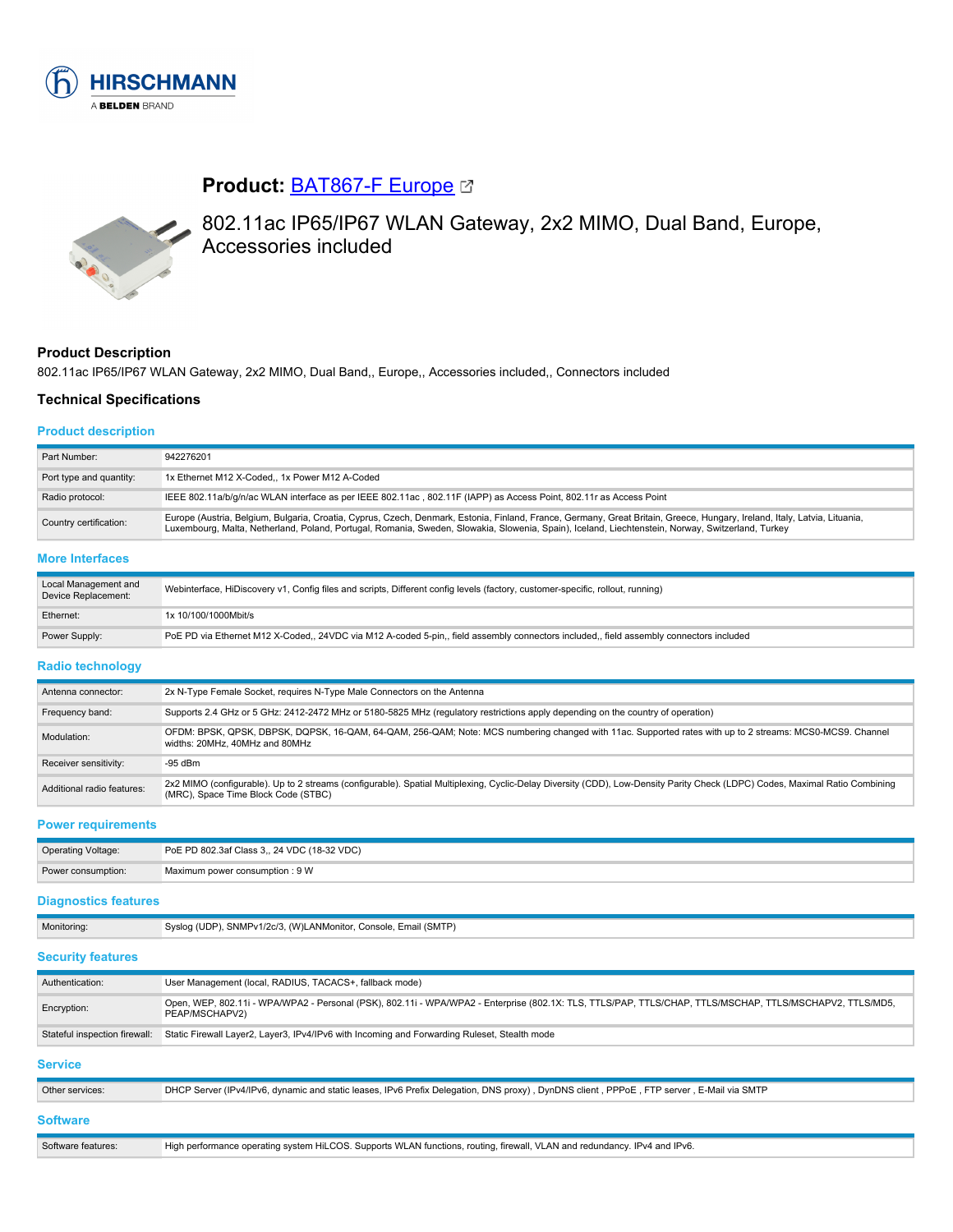| Operating system:     | HiLCOS, stores two separate firmware versions for fallback                                                                 |
|-----------------------|----------------------------------------------------------------------------------------------------------------------------|
| Switching:            | IGMP Snooping, VLAN, Switching over WLAN (Client Briding or P2P)                                                           |
| Redundancy:           | RSTP. VRRP v2                                                                                                              |
| Management:           | Web Interface (HTTPs), IPv4, IPv6, SNMP v1/v2/v3, Console (SSH, Telnet)                                                    |
| Diagnostics:          | System log, reboot log, signal strength, Trace (via Lantools or Console), LEDs, IPerf Server and Client                    |
| Configuration:        | Text file configuration and script, HTTP(s), Console (SSH, Telnet), SNMPv1/2c/3, LANConfig                                 |
| Time synchronisation: | <b>SNTP Client, SNTP Server</b>                                                                                            |
| Routing:              | Static unicast routing, RIP, Multinetting, IP Masquerading, Port Forwarding, Proxy ARP, 1-to-1 NAT, 1-to-N NAT, N-to-N NAT |
| Dynamic routing:      | VRRP v2. BGP, OSPF                                                                                                         |
| Management Software:  | Industrial HiVision, LANConfig,, optional BAT Controller (WLC for AccessPoint mode)                                        |

## **Ambient conditions**

| MTBF (Telecordia SR-332<br>Issue 3) $@$ 25 $°C$ : | 233 Years                           |
|---------------------------------------------------|-------------------------------------|
| Operating temperature:                            | $-40-+70$ °C                        |
| Note:                                             | Temperature of the surrounding air. |
| Storage/transport<br>temperature:                 | -40-+70 $^{\circ}$ C                |
| Relative humidity<br>(non-condensing):            | 10-95 %                             |
| Protective paint on PCB:                          | Yes (conformal coating)             |

# **Mechanical construction**

| Dimensions (WxHxD): | 172 mm x 150 mm x 50 mm                  |
|---------------------|------------------------------------------|
| Housing:            | Metal                                    |
| Mounting:           | Wall mounting                            |
| Protection class:   | IP65/67 (when using matching connectors) |

# **Approvals**

| Basis Standard:                                | CE. RED                                                                                                        |
|------------------------------------------------|----------------------------------------------------------------------------------------------------------------|
| Safety of information<br>technology equipment: | IEC/EN 62368-1:2014 + AC:2015 (formerly EN 60950-1), EN 62311:2008                                             |
| Radio:                                         | ETSI EN 300 328:2019 V2.2.2 (2.4GHz), ETSI EN 301 893:2017 V2.1.1 (5GHz), ETSI EN 302 502:2017 V2.1.1 (5.8GHz) |

#### **WLAN Access Point**

| Access Point Functionality:                 | Yes (Free selection between Access Point, Access Client and Point-to-Point functionality separately in software). Operates as Managed Access Point in combination with a BAT<br>Controller (WLC). PMK Caching, Preauthentication, OKC (Opportunistic Key Caching). |  |
|---------------------------------------------|--------------------------------------------------------------------------------------------------------------------------------------------------------------------------------------------------------------------------------------------------------------------|--|
| Number of SSIDs:                            | 8 (In parallel for Access Point and P2P mode, exclusively in Client mode)                                                                                                                                                                                          |  |
| Max, Number of<br><b>Connected Clients:</b> | 127                                                                                                                                                                                                                                                                |  |

# **WLAN Client**

| Client / STA Functionality: | Yes (Can be switched in software between AP, P2P, Client) |
|-----------------------------|-----------------------------------------------------------|
|-----------------------------|-----------------------------------------------------------|

# **WLAN Typical Receive Sensitivity**

| 802.11n, 2.4 GHz, 20 MHz, -93 dBm<br>MCS <sub>0</sub> : |           |
|---------------------------------------------------------|-----------|
| 802.11n, 2.4 GHz, 20 MHz, -76 dBm<br>MCS7:              |           |
| 802.11n, 5 GHz, 20 MHz,<br>MCS <sub>0</sub> :           | $-93$ dBm |
| 802.11n, 5 GHz, 20 MHz,<br>MCS7:                        | $-73$ dBm |

# **Scope of delivery and accessories**

| Accessories to Order<br>Separately: | External antennas; Cables 2m, 5m, 15m;;; 2x Antenna (BAT-ANT-N-3AGN-IP67); 1x 50 $\Omega$ terminating resistor                                                                                                                                                                                                                                                                                                |
|-------------------------------------|---------------------------------------------------------------------------------------------------------------------------------------------------------------------------------------------------------------------------------------------------------------------------------------------------------------------------------------------------------------------------------------------------------------|
| Scope of delivery:                  | Device, safety instructions, dust protection caps,, EU declaration of conformity,, outdoor safety instructions,, 2x Antenna (BAT-ANT-N-3AGN-IP67), 1x 50 Ω terminating resistor,<br>Field attachable Gigabit Ethernet connector "X"-coded (942 083-001), M12 power supply plug (ELKA 5012 PG7), Field attachable Gigabit Ethernet connector "X"-coded (942<br>083-001), M12 power supply plug (ELKA 5012 PG7) |

## **Further Instructions**

| Product Documentation: | https://www.doc.hirschmann.com                   |
|------------------------|--------------------------------------------------|
| Certificates:          | https://www.doc.hirschmann.com/certificates.html |